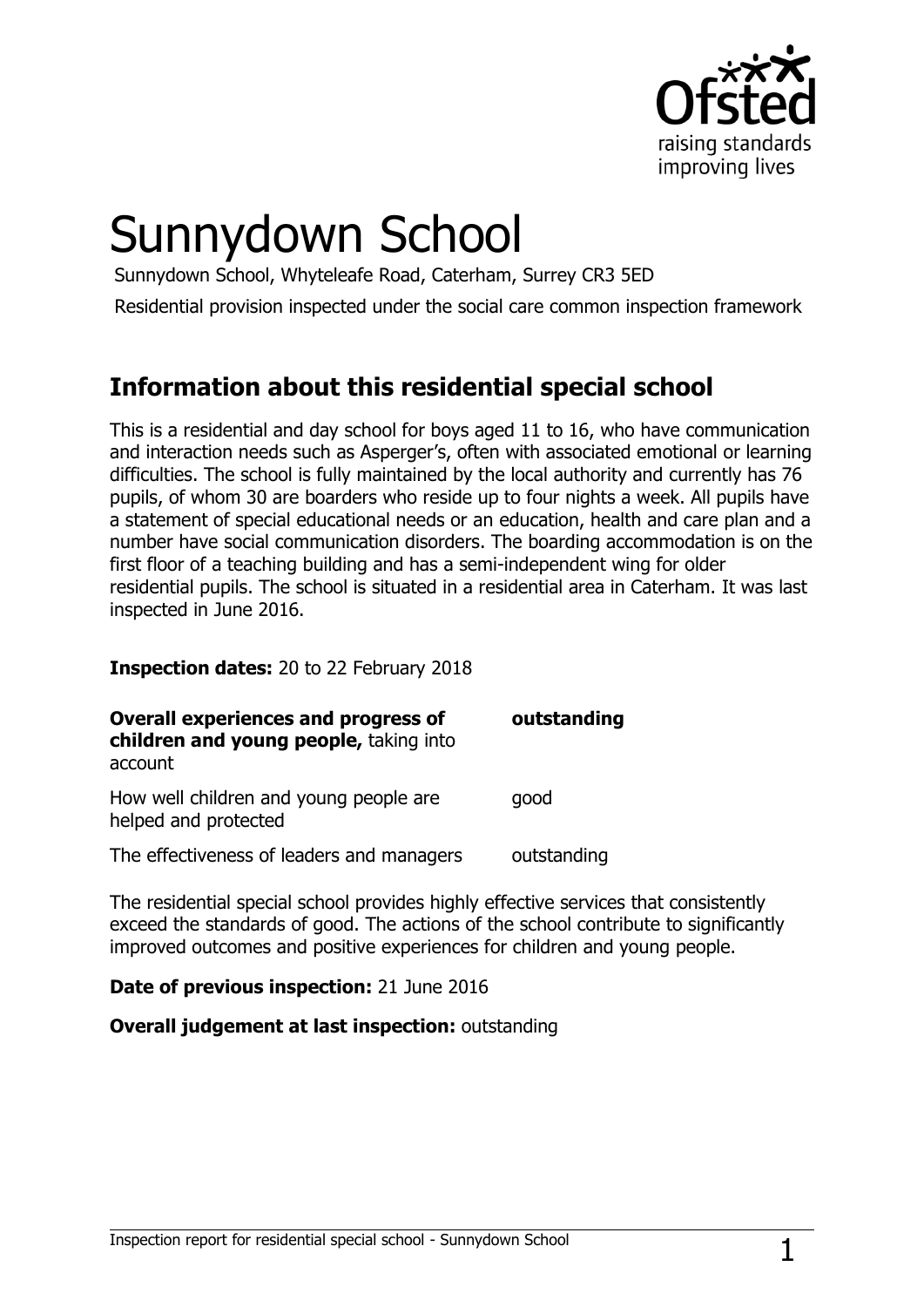

# **Key findings from this inspection**

This residential special school is outstanding because:

- $\blacksquare$  High-quality care planning ensures that the specific needs of each young person are identified and effective strategies for meeting the young person's needs are implemented in practice.
- $\blacksquare$  There is a bespoke model of care that is understood by the young people; this provides them with consistency and a sense of stability and security.
- Safeguarding and protecting young people from harm are embedded in practice. There are strong and effective systems for monitoring safeguarding practice.
- $\blacksquare$  Prompt action is taken to address any emerging concerns regarding the safety and protection of individual young people.
- The residential facility is a fully integrated and a valued asset of the whole-school provision. Effective communication takes place between teaching and care staff.
- Residential pupils make significant progress across all aspects of their lives but particularly in the areas of social skills, communication and levels of independence.
- Leaders and managers have made positive links with community organisations and young people are becoming more integrated into their local communities.
- Behaviour management strategies are tailored to the needs of individual young people and their effectiveness is kept under review.
- There is a comprehensive range of recreational and leisure activities designed to ensure that the young people have fun and learn new skills.
- The headteacher demonstrates a commitment to securing specialist support for young people with specific needs.
- Regular and effective communication with parents is maintained; staff work positively with parents to secure better outcomes for young people.
- $\blacksquare$  Healthcare provision is strong and a sensitive approach is taken to delivering sexual health and relationships education.
- Staff listen to young people and provide them with many opportunities to express their views on the standard of care that they are receiving.
- The care managers are committed to learning from best practice and seek to continuously develop and raise standards in the residential provision.

The residential special school's areas for development are:

- Demonstrating how decisions are made during the process of allocating shared bedrooms and how any potential risks are taken into account during the process.
- Ensuring that the governing body has regard to the national minimum standards for residential special schools when scrutinising the quality of care being provided.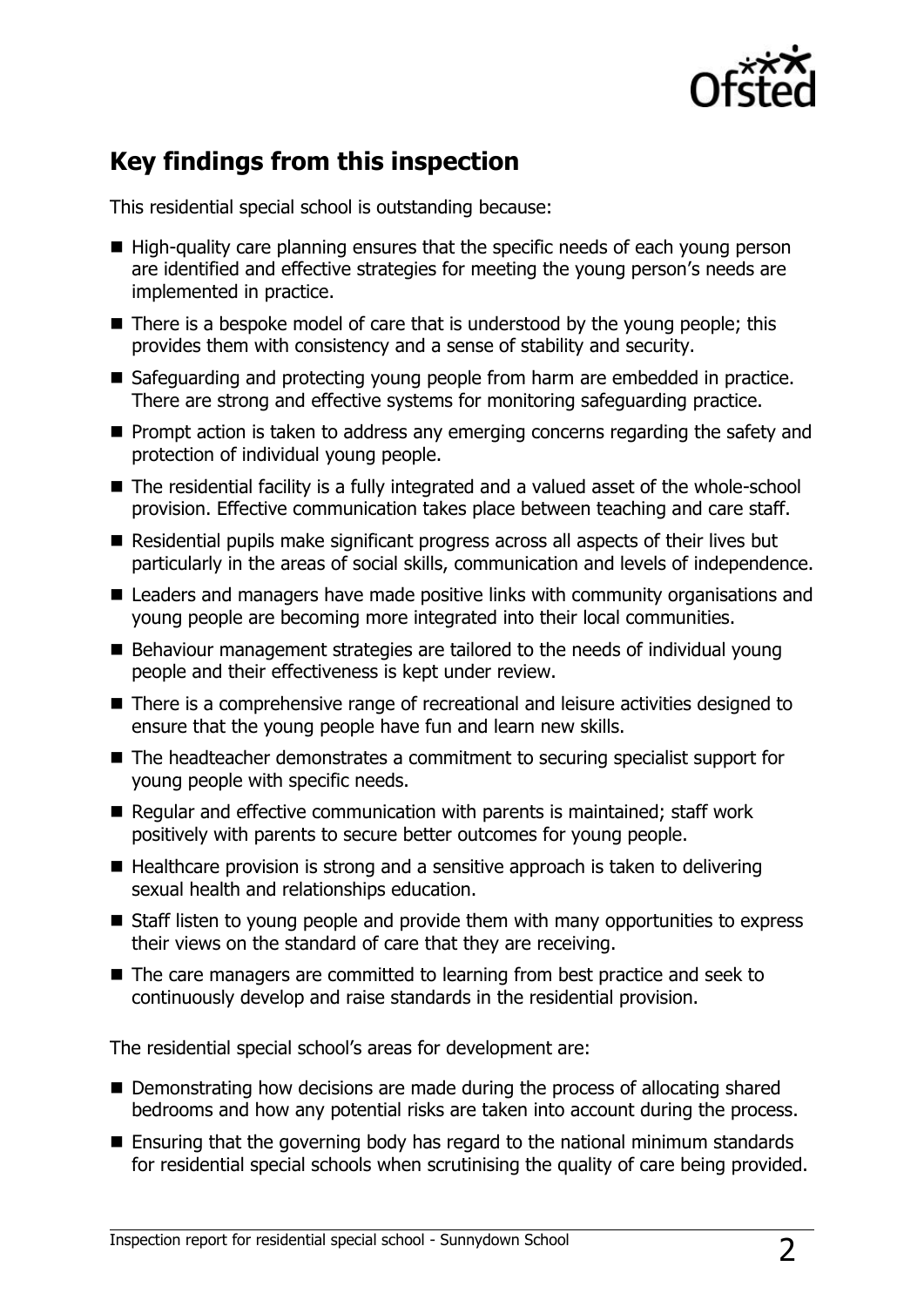

# **What does the residential special school need to do to improve?**

### **Recommendations**

- Ensure that a record is kept of why decisions regarding bedroom allocation are made and undertake bedroom sharing risk assessments when necessary.
- $\blacksquare$  Take steps to ensure that members of the governing body, particularly the governor with oversight of the residential provision, become more familiar with the national minimum standards for residential special schools.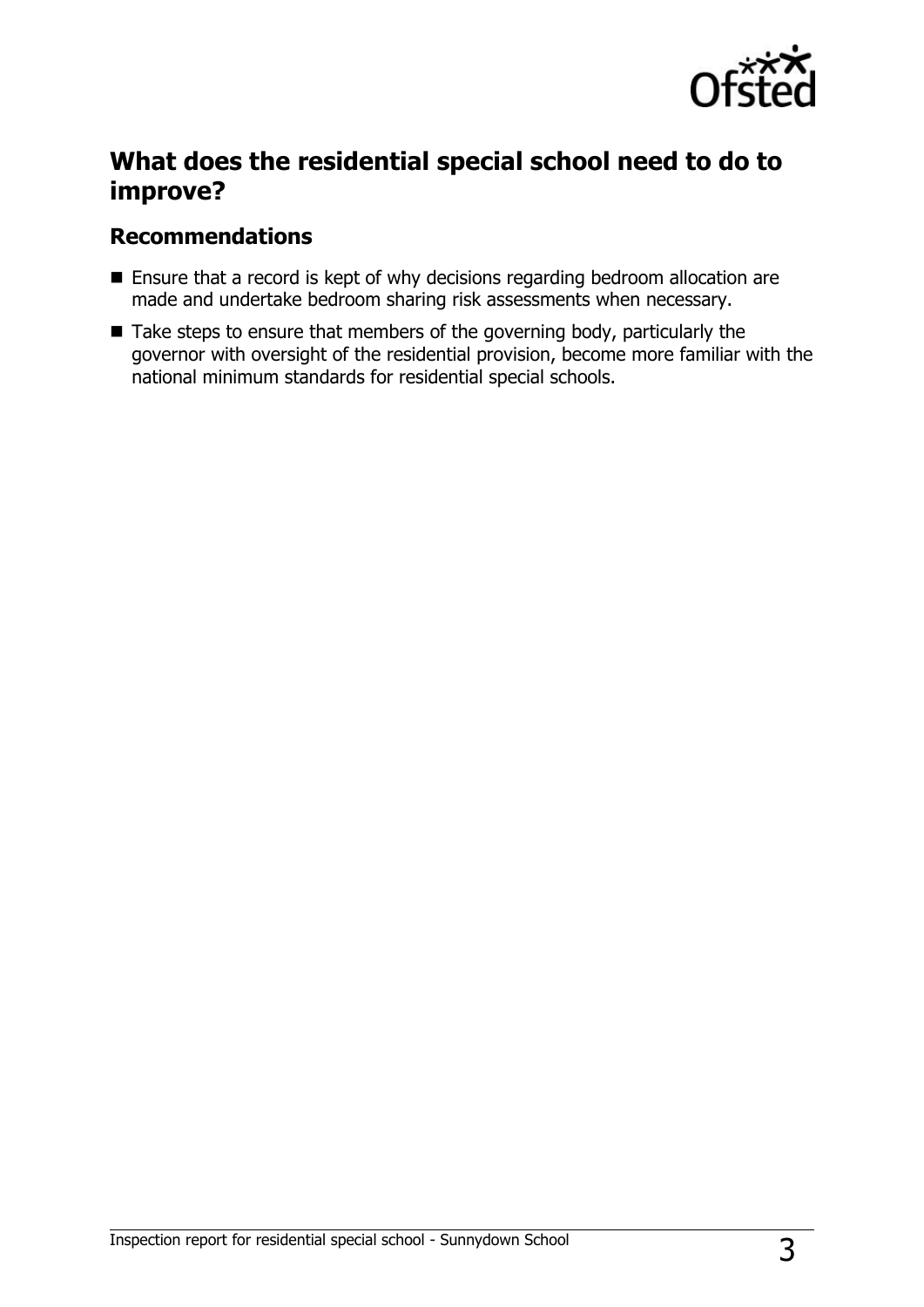

# **Inspection judgements**

#### **Overall experiences and progress of children and young people: outstanding**

The young people develop positive relationships with the care staff who are focused on delivering high standards of care within a nurturing and supportive environment. Young people feel well cared for and are confident in the ability of staff to keep them safe and help them resolve any difficulties that they might be having. Young people who are new to the boarding provision generally settle quickly and soon begin to engage positively with the routines and activities on offer.

There is a strong commitment from residential managers and staff to hearing and acting upon young people's views. A fortnightly boarders' forum provides young people with the opportunity to make suggestions on how the residential provision could be improved and what leisure activities should be on offer. Young people chair the meeting and staff are on hand to ensure that everyone gets the opportunity to express their views. The provision of an independent advocate is further evidence of the commitment to ensuring that young people's voices are heard.

The residential facility is fully integrated into the whole-school provision and effective communication is maintained between the teaching and care staff. This ensures that young people receive consistent messages about the support available to them and expectations in relation to their behaviour and engagement with school routines. The advice and guidance on how best to support young people given by other professionals, such as the speech and language therapist, are incorporated into young people's care plans and this promotes consistency of care.

The high standard of care planning has positive results, and most young people make significant progress. All of the parents consulted during this inspection were able to specify areas of progress made by their young people. The most common areas were improved social skills, independence and self-confidence. Many young people have built strong peer relationships, despite experiencing a degree of social isolation before becoming a residential pupil. One parent said 'becoming a residential pupil has transformed the life of my child'. Some young people have performed in a play delivered to local primary schools. This is an outstanding achievement considering the challenges that these young people have experienced prior to attending the school.

The young people have access to a comprehensive range of leisure and recreational activities. These include music workshops and martial arts, which are being delivered by external tutors. Young people are also encouraged to arrange after-school clubs which focus on their individual hobbies and interests. After-school activities are also arranged to assist young people to prepare for examinations and develop their independent living skills. A sense of ownership and belonging among the young people is achieved by involving them in large scale projects, such as designing and building a cycle track and building a new seating area in the grounds of the school.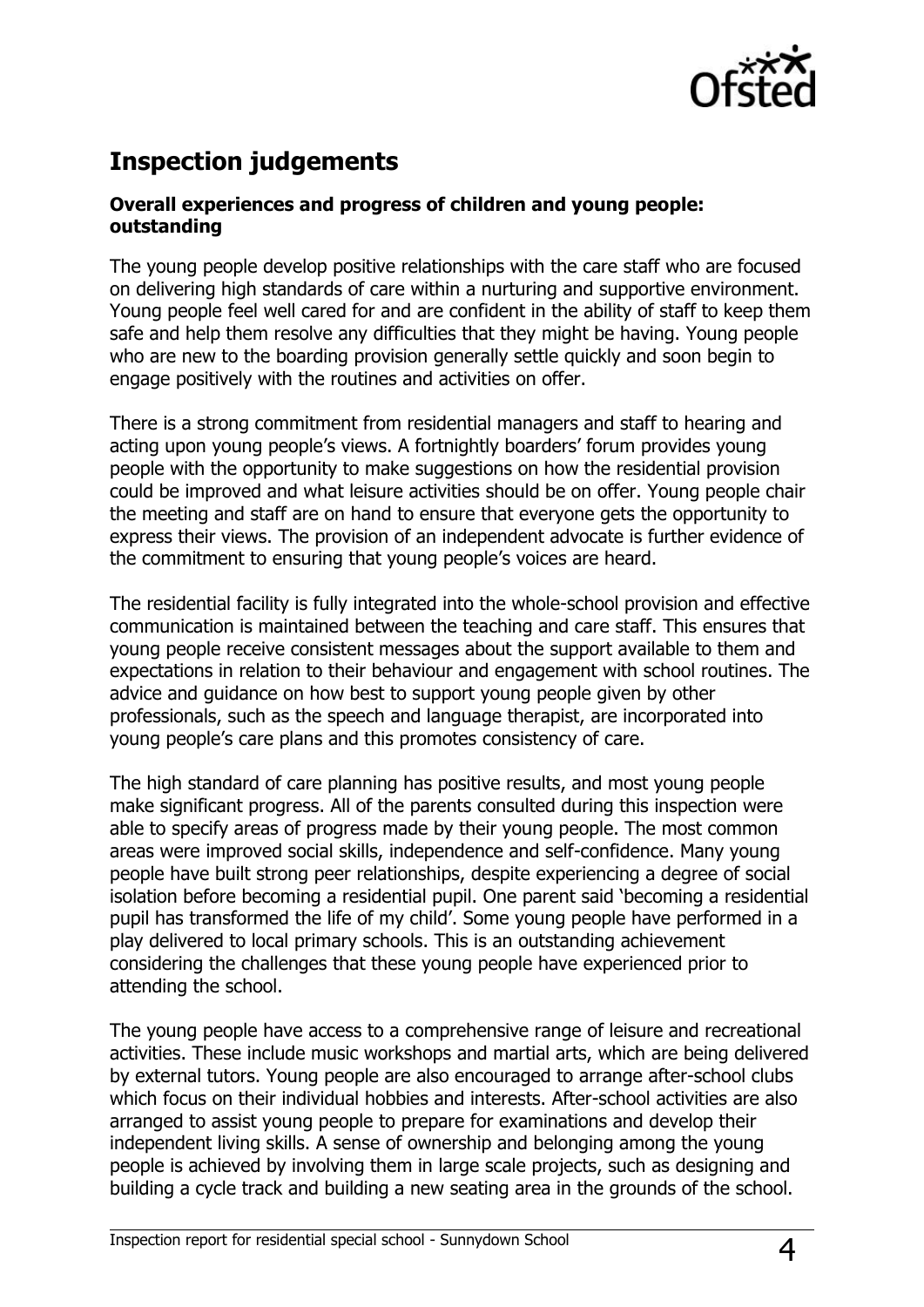

Ensuring that young people are prepared for adult life is given high priority. A recent development is the semi-independent wing of the residential facility, providing accommodation for the older residential pupils. Although this facility remains supervised by staff, the young people are given more responsibility and are expected to practise their cooking and domestic skills. They acquire these skills through participating in an accredited assessment and qualifications alliance (AQA) programme, which teaches practical skills and has a positive impact on young people's self-esteem.

There are strong and effective measures for monitoring and responding to young people's health needs. Care staff promptly consult parents when it becomes apparent that a young person may need medical attention, and take steps to ensure that treatment is provided. Young people's mental health needs are given equal priority, and the headteacher has been proactive in ensuring that young people have access to specialist services. The system for recording and administering medication is robust and subject to external auditing.

Young people receive high-quality advice and guidance on the benefits of living a healthy lifestyle. They benefit from having a well-balanced diet and young people are unanimous in their praise for the improved quality of the food in recent months. There are many opportunities for young people to take exercise and engage in outdoor activities. Staff are particularly sensitive to the anxieties of young people engaging in sexual health and relationships education. The pastoral team identifies which young people may struggle in these lessons and plans in advance the support that will be made available to individual young people.

Staff know the young people extremely well, particularly in terms of their vulnerabilities, anxieties and communication style. The staff are vigilant to any signs of conflict between the young people. They encourage the young people to understand and empathise with their peers and resolve disagreements amicably. Consequently, young people have confidence in the ability of staff to mediate while maintaining clear boundaries.

At the last inspection in June 2016, a recommendation was made concerning the young people's need for privacy when they are showering and changing. The physical layout of the residential accommodation restricts the potential for private changing cubicles in the showering facilities. Some young people feel uncomfortable about this. Therefore, young people are instructed to get changed in their dormitory bedrooms, where screens have been provided to ensure that young people's need for privacy is respected.

#### **How well children and young people are helped and protected: good**

The headteacher and residential care managers have instilled a strong safeguarding culture within the residential provision. The safety and welfare of young people is given high priority. Young people say that they feel safe and are appreciative of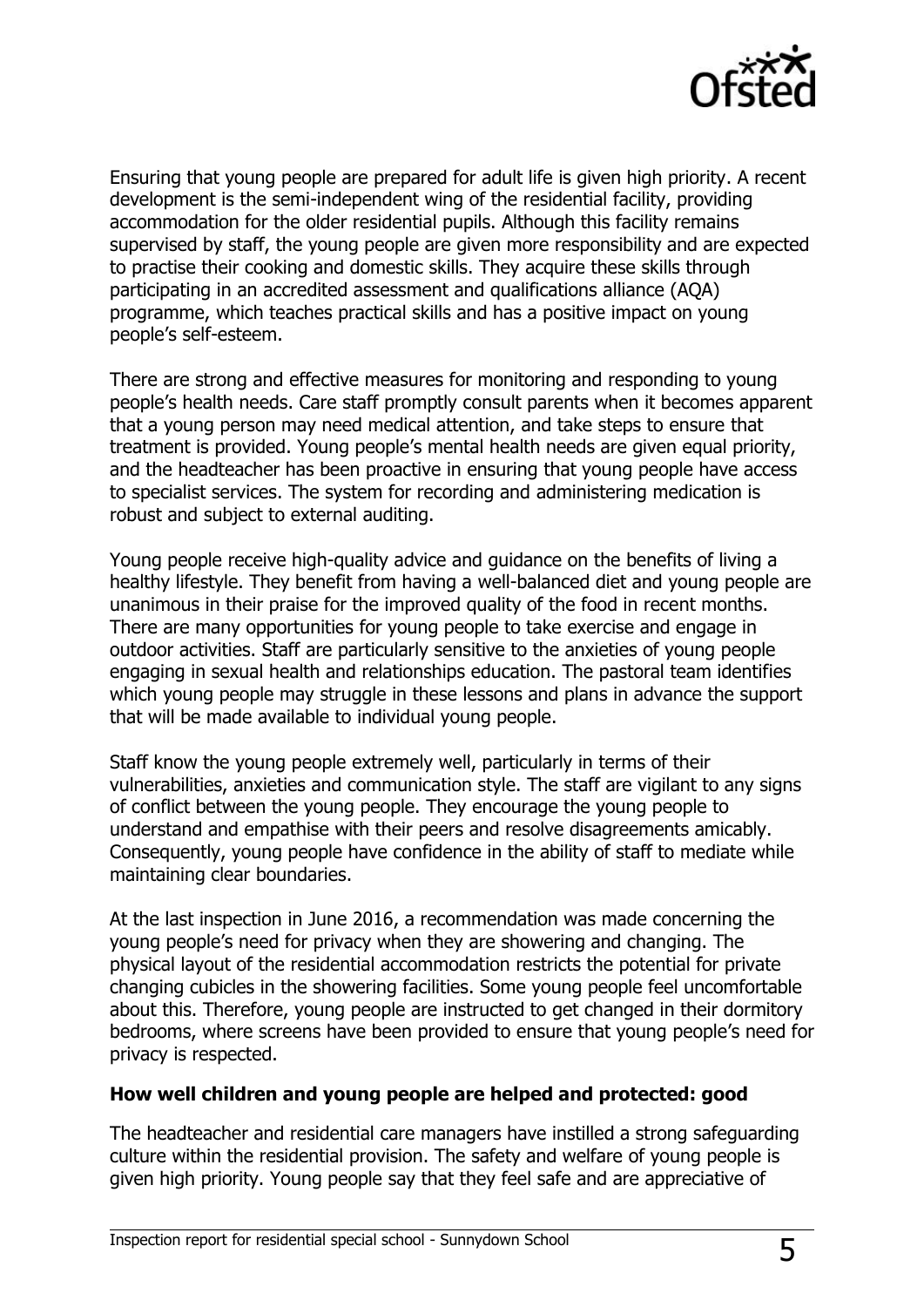

measures that have been taken to increase their sense of security. These include an electronic system to alert care staff to a young person leaving their bedroom at night and security fencing around the perimeter of the school site.

Care staff have a detailed knowledge of each young person's particular vulnerability. The vigilance of staff across the school ensures that emerging safeguarding concerns are quickly identified. This has resulted in prompt action being taken to reduce the potential for young people to come to harm. Highly effective work has been undertaken to prevent young people from becoming radicalised by extremist views.

Individual risk assessments are completed for young people who have been identified as at risk of harm. They are reviewed and updated following any significant event. However, this proactive approach to managing risk is not fully replicated in the procedure for allocating shared bedrooms. This procedure does not consistently specify why it may not be appropriate for some young people to share bedrooms with certain peers, or demonstrate effective strategies for managing identified risks associated with bedroom sharing.

Young people are consistently given advice and guidance on how to keep safe in the residential facility, their local communities and online. Consequently, young people were able to explain to the inspector the steps that they would take to avoid coming into contact with unsafe adults. Young people said that bullying is not currently a concern in the residential facility and that staff have acted promptly in the past when bullying behaviour has occurred. Events designed to raise young people's awareness of what to do if they are bullied are held regularly.

There are well-established strategies for promoting positive behaviour and responding to challenging behaviour. These are embedded in practice and are fully implemented by staff caring for the young people. Young people benefit from having clear and consistent boundaries, and over time they acquire new skills for managing their anger and frustration at times of high anxiety. An incentive scheme is used to encourage young people to adopt behaviours which mirror the school's model of care and behaviour management.

Throughout this inspection the young people in the residential facility demonstrated excellent behaviour. Many of the young people said that they were confident in the ability of staff to manage young people's challenging or unsafe behaviours when this becomes an issue. There have been no occasions, since the last inspection in June 2016, when staff have had to resort to using physical interventions to manage young people's behaviour. Managers and staff regularly review the effectiveness of strategies used to support young people who have difficulty in meeting behavioural expectations. This demonstrates their commitment to identifying and meeting the individual needs of each young person.

There is a highly effective system for recording and sharing concerns about the welfare of young people. The designated safeguarding lead (DSL) person monitors the system closely and all safeguarding matters are discussed at weekly DSL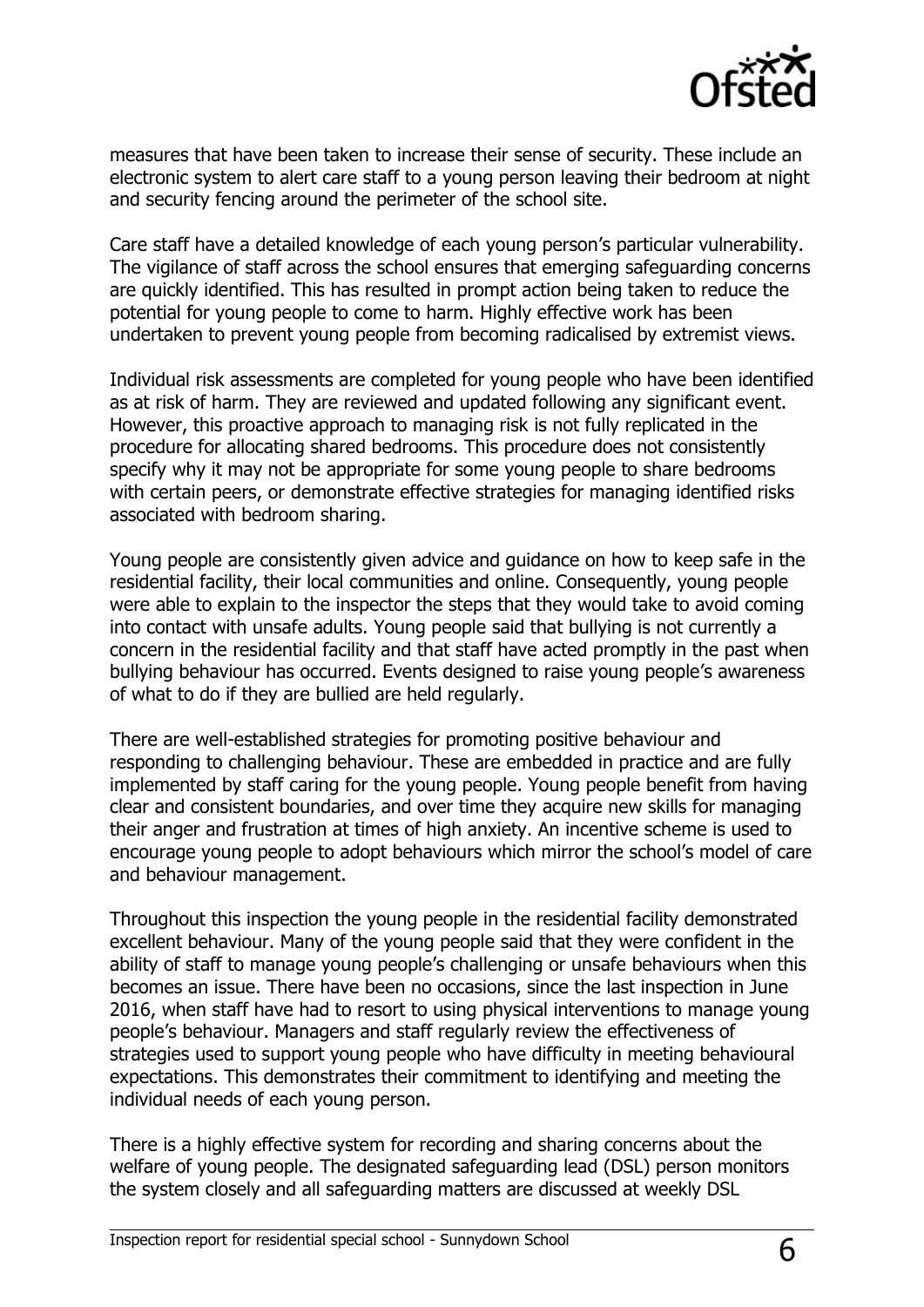

meetings. This ensures that there is a timely, coordinated response to safeguarding and child protection matters. Referrals to external safeguarding agencies are made when appropriate, and regular consultation takes place with safeguarding professionals when serious or complex issues arise. Safeguarding issues are always discussed with parents and carers when it is appropriate to do so.

Young people's access to the internet is monitored closely. An electronic system identifies any internet searches, made by young people, which could indicate that they are placing themselves at risk. The DSL demonstrates a high level of professional curiosity when scrutinising these internet searches, and this is indicative of the overall commitment to protecting young people from harm. The deputy DSLs are fully engaged in this process, which is seen as an opportunity to learn from each other and develop good practice.

Safe practice underpins the staff recruitment process and this helps to ensure that unsafe adults are not employed at the school. Statutory checks on potential new employees are undertaken as part of the recruitment process, and effective risk assessments are completed where it is necessary for a new member of staff to commence their duties before all checks are completed. Referees who have provided a written reference are not currently contacted as part of the recruitment process. However, leaders and managers stated that verification of references will now become part of the recruitment process.

The physical environment is well maintained and care is taken to promptly identify potential health and safety hazards. Minor shortfalls were identified in relation to how some health and safety records are maintained, but these have not resulted in the health and safety of young people being compromised. Leaders and managers identified changes that will be made to ensure more effective record-keeping in future.

#### **The effectiveness of leaders and managers: outstanding**

The residential provision is exceptionally well led by two residential care managers. One holds the level 5 diploma in leadership and management for residential childcare and the other is due to obtain this qualification within the next few weeks. The care managers benefit from receiving high-quality support from the headteacher who maintains oversight of the boarding provision and is committed to constantly raising the standard of care provided to young people. There is an experienced and skilled team of care staff whose members consistently provide warm, nurturing care and support.

Highly developed processes and systems ensure that leaders and managers effectively monitor the standard of care being provided. A particular strength is the monitoring of safeguarding practice. Internal and external safeguarding audits are undertaken and these result in comprehensive action plans being implemented to ensure continuous improvement. Effective action is taken to address any shortfalls identified in the practice of individuals or weaknesses in procedures for protecting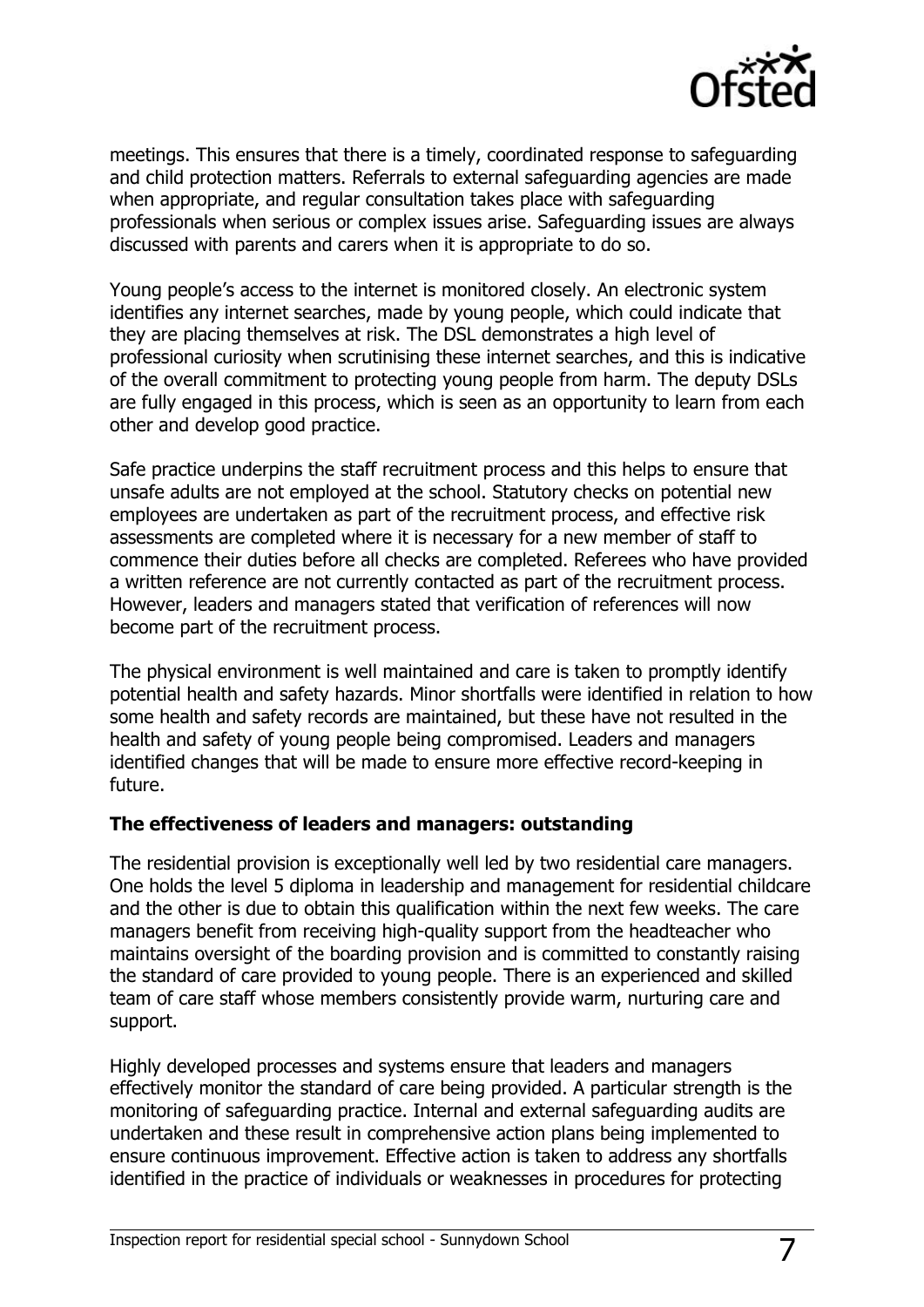

young people from harm.

There is a strong commitment to obtaining and responding to the views of stakeholders. Parents are regularly encouraged to express their views on the quality of the boarding provision. Recently, an electronic system for young people to provide feedback on their experience has been introduced. Steps have been taken to ensure that any young person who uses the system to disclose that they are at risk of harm can be identified and given appropriate support.

The quality of care being provided is also scrutinised by an independent visitor, who consistently seeks the views of young people when undertaking visits to the residential provision. The independent visitor provides a comprehensive report on her findings following each visit. Her views are valued by leaders and managers, and are seen as an opportunity to ensure that high standards of care are maintained.

The school has developed a bespoke model of care, education and support to meet the particular needs of pupils across the school. The model is known as 'RICE<sup>3</sup>' and seeks to promote resilience, independence and cooperation and so encourage, enable and empower young people. The model is fully embedded in practice and understood by young people. High-quality individual care plans set targets for young people which are based on the RICE<sup>3</sup> principals, and the young people are motivated to meet these targets. They are fully engaged in setting the targets and reviewing the progress that they are making.

Leaders and managers build excellent working relationships with parents. One parent commented that, 'The care managers are always ready to answer any questions I may have; they are really accommodating.' Parents are fully consulted when any concerns arise regarding a young person's welfare. This is done with sensitivity and professionalism. Parents are also offered practical help and guidance in order to ensure that young people's needs are met. Leaders and managers network widely with other professionals in order to increase their knowledge and share good practice.

The headteacher has established links with many local community organisations. This has enhanced the potential for young people to become more engaged in their local communities and this has a positive effect on their confidence and self-esteem. Through engaging with local community organisations, young people develop their social skills and increase their potential for employment or further study when they leave the school. This positive approach to community engagement has also brought financial benefits. For example, funding was obtained to develop a sensory room, which is extremely popular with many of the young people.

The governing body has a strong presence in the school. The governor with responsibility for the residential provision and safeguarding has met and spent time with residential pupils on organised outings, and occasionally attends the weekly DSL meetings. He is therefore familiar with the school's policies and procedures for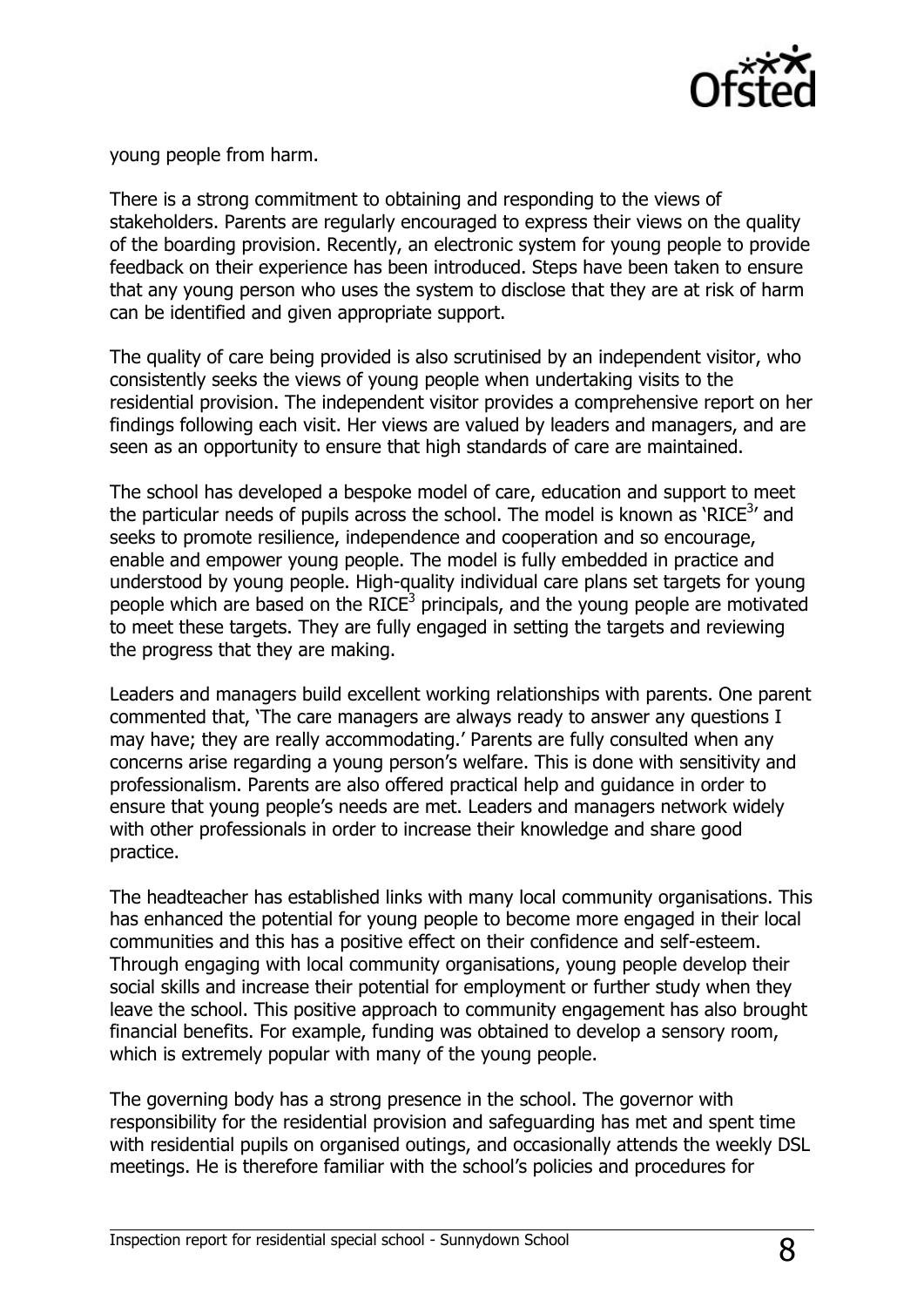

keeping young people safe and maintains oversight of how these are implemented in practice. However, this governor and the chair of governors acknowledged that overall, members of the governing body would benefit from developing their knowledge of the national minimum standards for residential special schools.

The care staff receive good-quality training and support to ensure that they have the necessary knowledge and skills to meet the needs of the young people. The induction programme for new staff is comprehensive. Regular supervision provides staff with the opportunity to reflect on their practice and review the effectiveness of the strategies in place for meeting young people's needs. The safety of young people and the group dynamics regularly feature in staff supervision meetings. Team meetings are effective forums for discussing practice issues. At these meetings, the care managers often refer to research and best practice guidance to promote the professional development of the team.

Leaders and managers are committed to helping the young people to achieve the best possible outcomes, while residing in a safe, stimulating environment. Their high aspirations for the young people are mirrored in the care and support delivered by a skilled and dedicated team of care staff.

## **Information about this inspection**

Inspectors have looked closely at the experiences and progress of children and young people. Inspectors considered the quality of work and the differences made to the lives of children and young people. They watched how professional staff work with children and young people and each other and discussed the effectiveness of help and care provided. Wherever possible, they talked to children and young people and their families. In addition, the inspectors have tried to understand what the school knows about how well it is performing, how well it is doing and what difference it is making for the children and young people whom it is trying to help, protect and look after.

Using the 'Social care common inspection framework', this inspection was carried out under the Children Act 1989 to assess the effectiveness of the service, how it meets the core functions of the service as set out in legislation, and to consider how well it complies with the national minimum standards.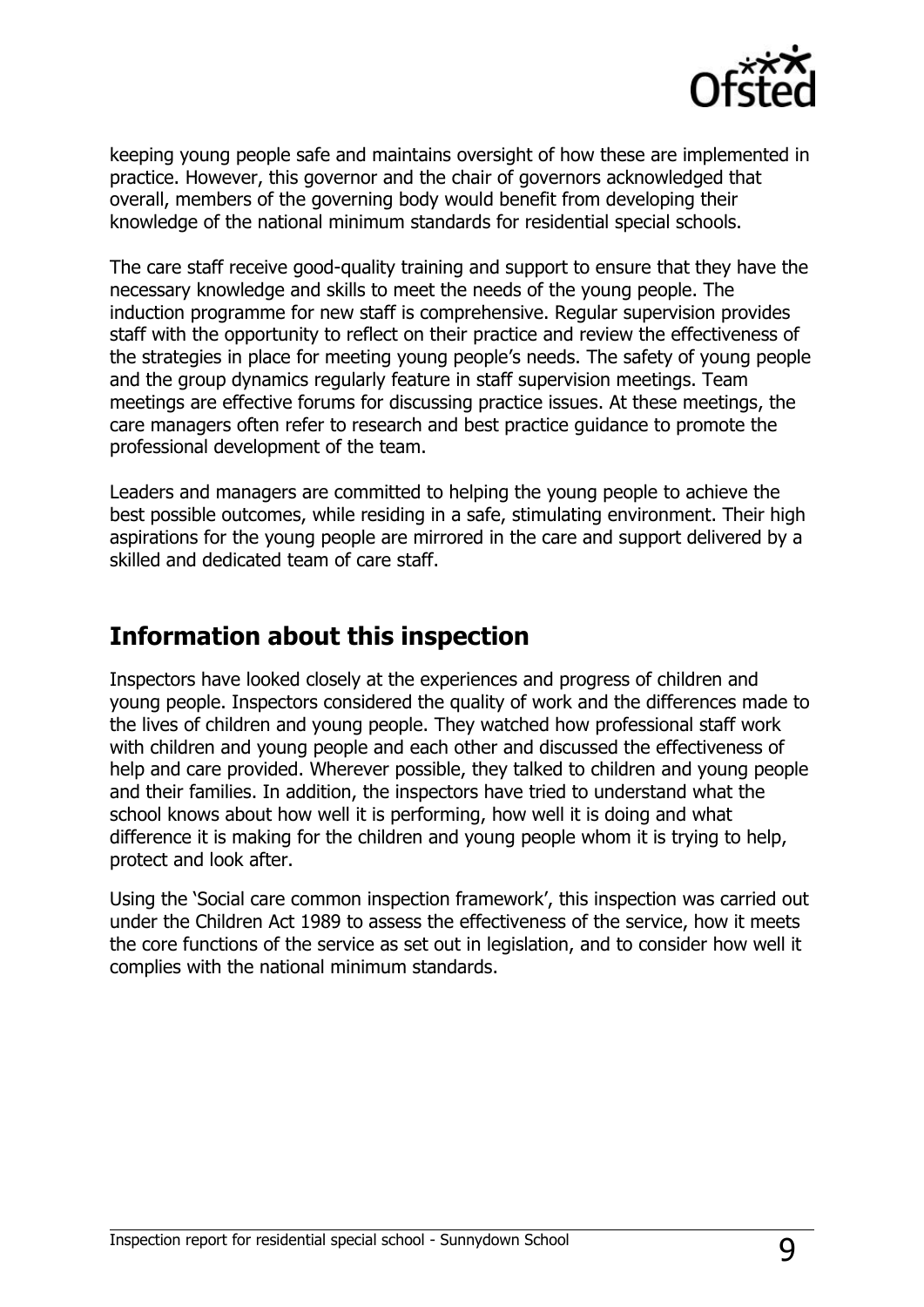

# **Residential special school details**

**Social care unique reference number:** SC013896 **Headteacher/teacher in charge:** Mr Paul Jensen **Type of school: Residential special school Telephone number:** 01883 342281 **Email address:** pjensen@sunnydown.surrey.sch.uk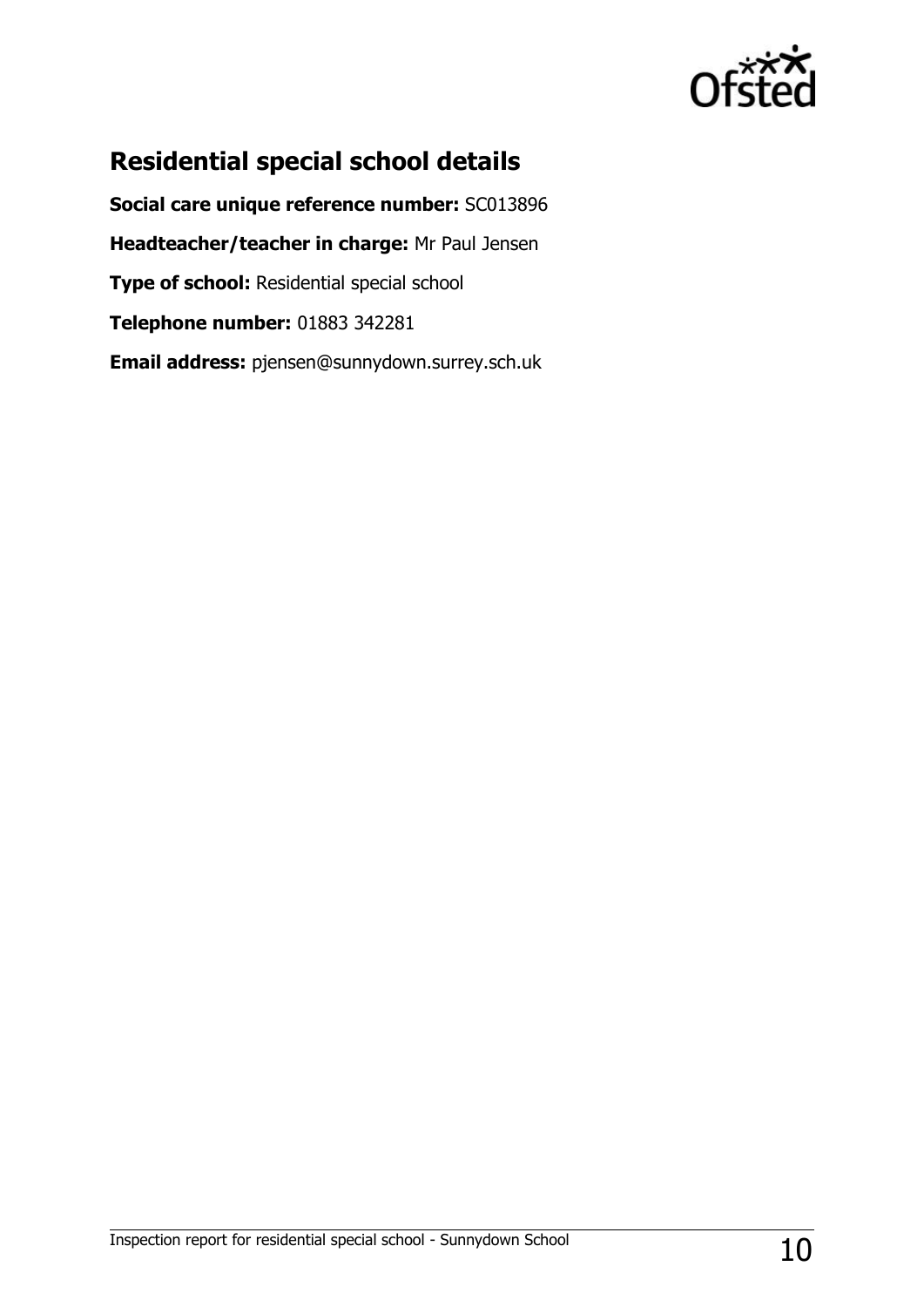

# **Inspector(s)**

Stephen Collett, social care inspector (lead)